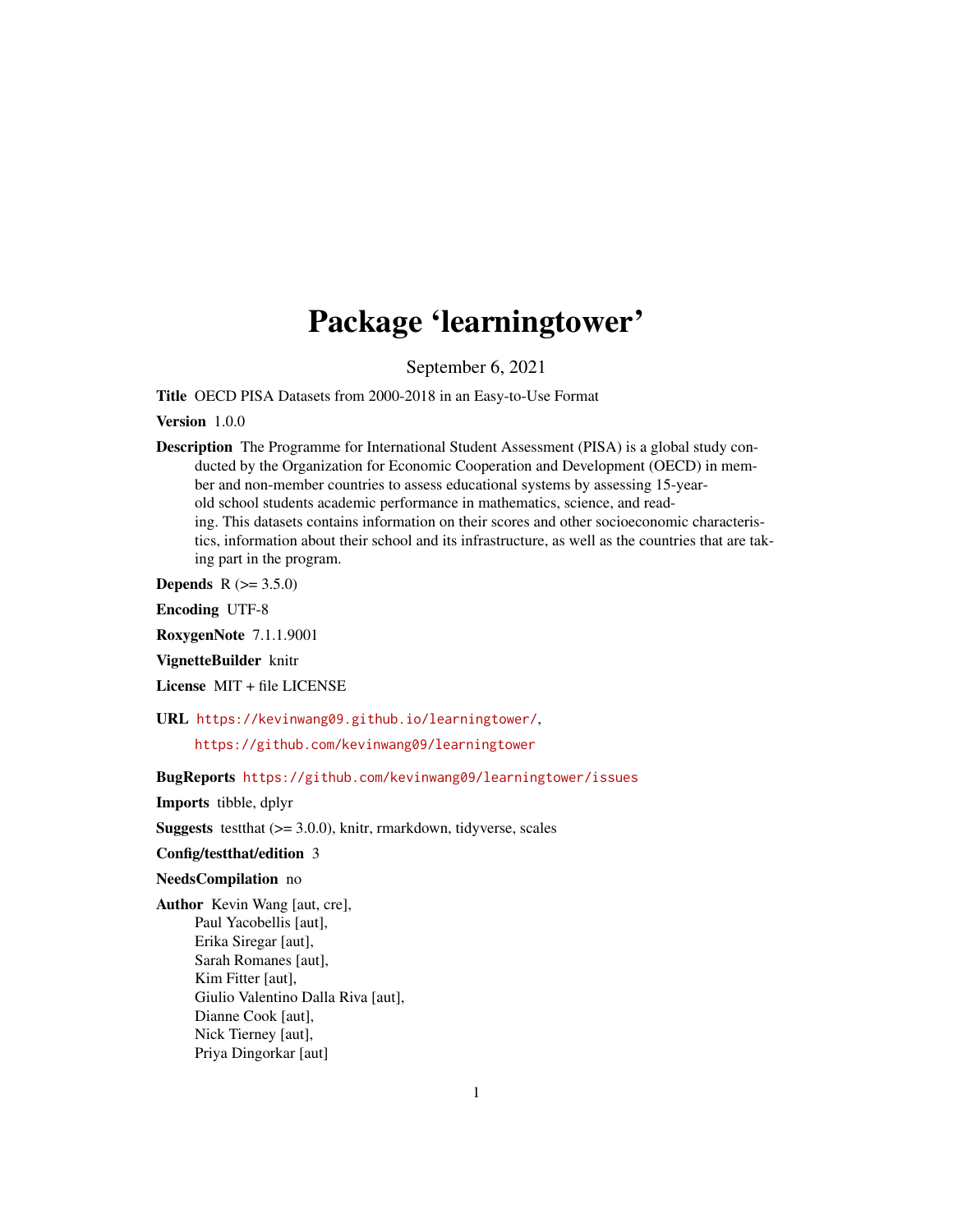<span id="page-1-0"></span>Maintainer Kevin Wang <kevinwangstats@gmail.com> Repository CRAN Date/Publication 2021-09-06 07:40:05 UTC

## R topics documented:

| Index |  |  |  |  |  |  |  |  |  |  |  |  |  |  |  |  |  |
|-------|--|--|--|--|--|--|--|--|--|--|--|--|--|--|--|--|--|
|       |  |  |  |  |  |  |  |  |  |  |  |  |  |  |  |  |  |
|       |  |  |  |  |  |  |  |  |  |  |  |  |  |  |  |  |  |
|       |  |  |  |  |  |  |  |  |  |  |  |  |  |  |  |  |  |
|       |  |  |  |  |  |  |  |  |  |  |  |  |  |  |  |  |  |

countrycode *Country iso3c and name mapping for PISA OECD countries participants.*

#### **Description**

A dataset containing mapping of the country ISO code to the country names. More information on participating countries can be found at [https://www.oecd.org/pisa/aboutpisa/pisa-particip](https://www.oecd.org/pisa/aboutpisa/pisa-participants.htm)ants. [htm](https://www.oecd.org/pisa/aboutpisa/pisa-participants.htm).

#### Format

A tibble of the following variables

- country: Country 3 character code. Note that some regions/territories are coded as country for ease of input. Character.
- country\_name: Country name. Note that some regions/territories are coded as country for ease of input. Character.

load\_student *load\_student() function allows the user to extract the PISA student scores for any desired year from 2000-2018*

#### **Description**

load\_student() function was created to extract the data of student's scores in any years from 2000-2018, the function requires any of the year as it argument or a string "all" that will return all the PISA scores of the students from the years 2000-2018.

#### Usage

load\_student(year = "2000")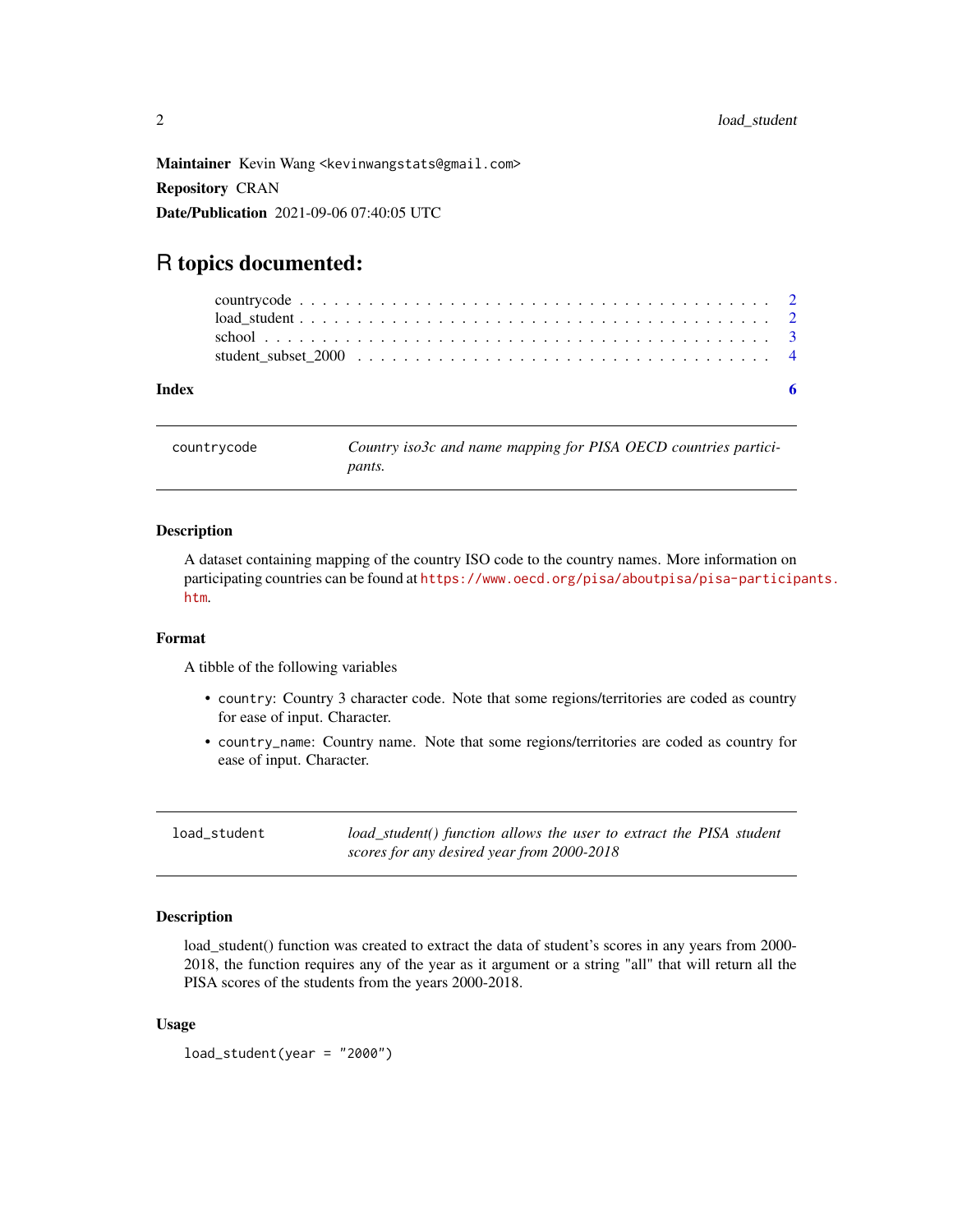#### <span id="page-2-0"></span>school 3 and 3 and 3 and 3 and 3 and 3 and 3 and 3 and 3 and 3 and 3 and 3 and 3 and 3 and 3 and 3 and 3 and 3 and 3 and 3 and 3 and 3 and 3 and 3 and 3 and 3 and 3 and 3 and 3 and 3 and 3 and 3 and 3 and 3 and 3 and 3 and

#### Arguments

year is the required parameter for the function to display the dataset the user wants to view the PISA scores for the selected year else the entire student data will be available to the user

### Value

A dataset of PISA scores of students that took the test in the selected year as per user from the years 2000-2018

#### Examples

```
## Not run:
library(learningtower)
student_all <- load_student("all")
student_2000 <- load_student("2000")
```

```
## End(Not run)
```

| school | School data available for the years 2000-2018 from the PISA OECD |  |
|--------|------------------------------------------------------------------|--|
|        | database                                                         |  |

#### Description

A dataset containing school weight and other information from the triennial testing of 15 year olds around the globe. Original data available from <https://www.oecd.org/pisa/data/>.

#### Format

A tibble of the following variables

- year: Year of the PISA data. Factor.
- country\_iso3c: Country 3 character code. Note that some regions/territories are coded as country for ease of input. Factor.
- school\_id: The school identification number, unique for each country and year combination. Factor.
- fund\_gov: Percentage of total funding for school year from government. Numeric.
- fund\_fees: Percentage of total funding for school year from student fees or school charges paid by parents. Numeric.
- fund\_donation: Percentage of total funding for school year from benefactors, donations, bequests, sponsorship, parent fundraising. Numeric.
- enrol\_boys: Number of boys in the school. Numeric.
- enrol\_girls: Number of girls in the school. Numeric.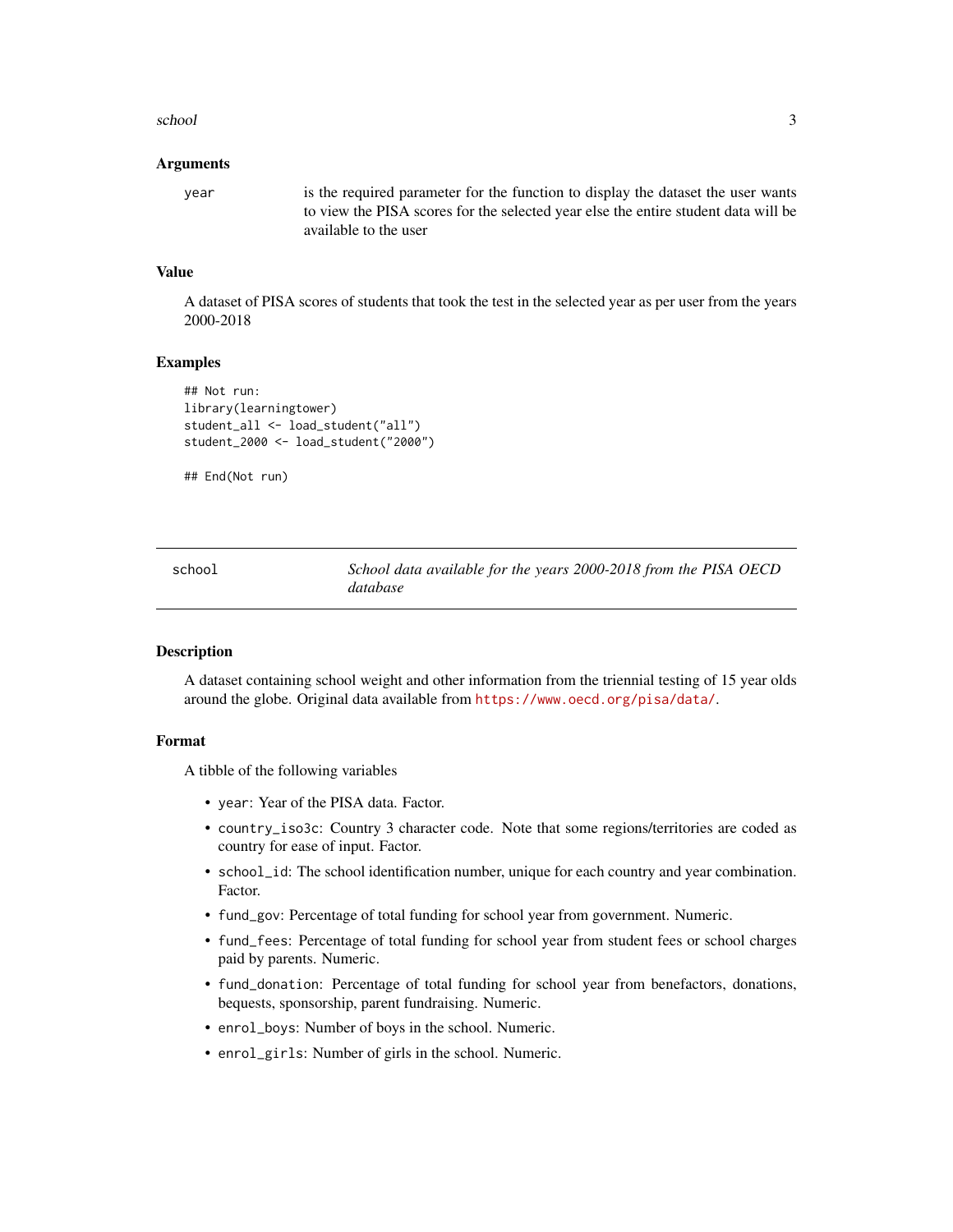- <span id="page-3-0"></span>• stratio: Student-Teacher ratio. Numeric.
- public\_private: Is the school a public or private school. Factor.
- staff\_shortage: Shortage of staff. Numeric.
- sch\_wgt: The final survey weight score for the schools. Numeric.
- school\_size: The school size. Numeric.

student\_subset\_2000 *Sample student data available for the years 2000-2018 from the PISA OECD database*

#### **Description**

A sample student subset dataset containing scores and other information from the triennial testing of 15 year olds around the globe. Original data available from <https://www.oecd.org/pisa/data/>.

#### Format

A tibble of the following variables

- year: Year of the PISA data. Factor.
- country: Country 3 character code. Note that some regions/territories are coded as country for ease of input. Factor.
- school\_id: The school identification number, unique for each country and year combination. Factor.
- student\_id: The student identification number, unique for each school, country and year combination. Factor.
- mother\_educ: Highest level of mother's education. Ranges from "less than ISCED1" to "ISCED 3A". Factor. Note that in 2000, all entries are missing.
- father\_educ: Highest level of father's education. Ranges from "less than ISCED1" to "ISCED 3A". Factor. Note that in 2000, all entries are missing.
- gender: Gender of the student. Only "male" and "female" are recorded. Factor. Note that we call this variable gender and not sex as this term was used in the OECD PISA database.
- computer: Possession of computer. Only "yes" and "no" are recorded. Factor.
- internet: Access to internet. Only "yes" and "no" are recorded. Factor.
- math: Simulated score in mathematics. Numeric.
- read: Simulated score in reading. Numeric.
- science: Simulated score in science. Numeric.
- stu\_wgt: The final survey weight score for the student score. Numeric.
- desk: Possession of desk to study at. Only "yes" and "no" are recorded. Factor.
- room: Possession of a room of your own. Only "yes" and "no" are recorded. Factor.
- dishwasher: Possession of a dishwasher. Only "yes" and "no" are recorded. Factor. Note that in 2015 and 2018, all entries are missing.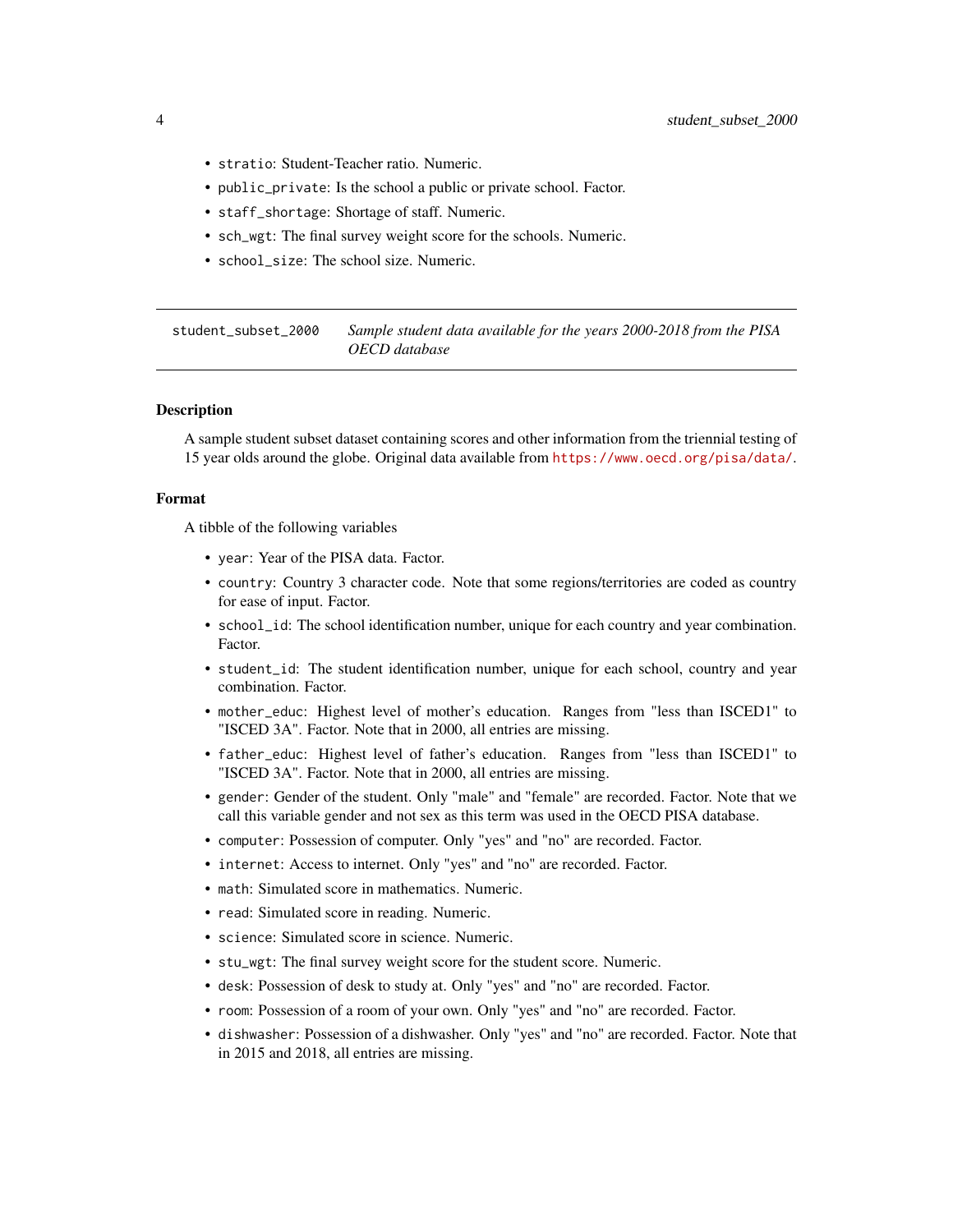- television: Number of televisions. "0", "1", "2" are code for no, one and two TVs in the house. "3+" codes for three or more TVs. Factor. Note that in 2003, all entries are missing.
- computer\_n: Number of computers. "0", "1", "2" are code for no, one and two computers in the house. "3+" codes for three or more computers. Factor. Note that in 2003, all entries are missing.
- car: Number of cars. "0", "1", "2" are code for no, one and two cars in the house. "3+" codes for three or more cars Factor. Note that in 2003, all entries are missing.
- book: Number of books. Factor. Note that encoding is different in the years 2000 and 2003 compared to all other years. Factor. Evaluate table(student\$book, student\$year) for a demo.
- wealth: Family wealth. Numeric. Note that in 2003, all entries are missing.
- escs: Index of economic, social and cultural status. Numeric.

#### Examples

```
library(dplyr)
data(student_subset_2000)
data(student_subset_2003)
dplyr::bind_rows(
student_subset_2000,
student_subset_2003
\lambda
```